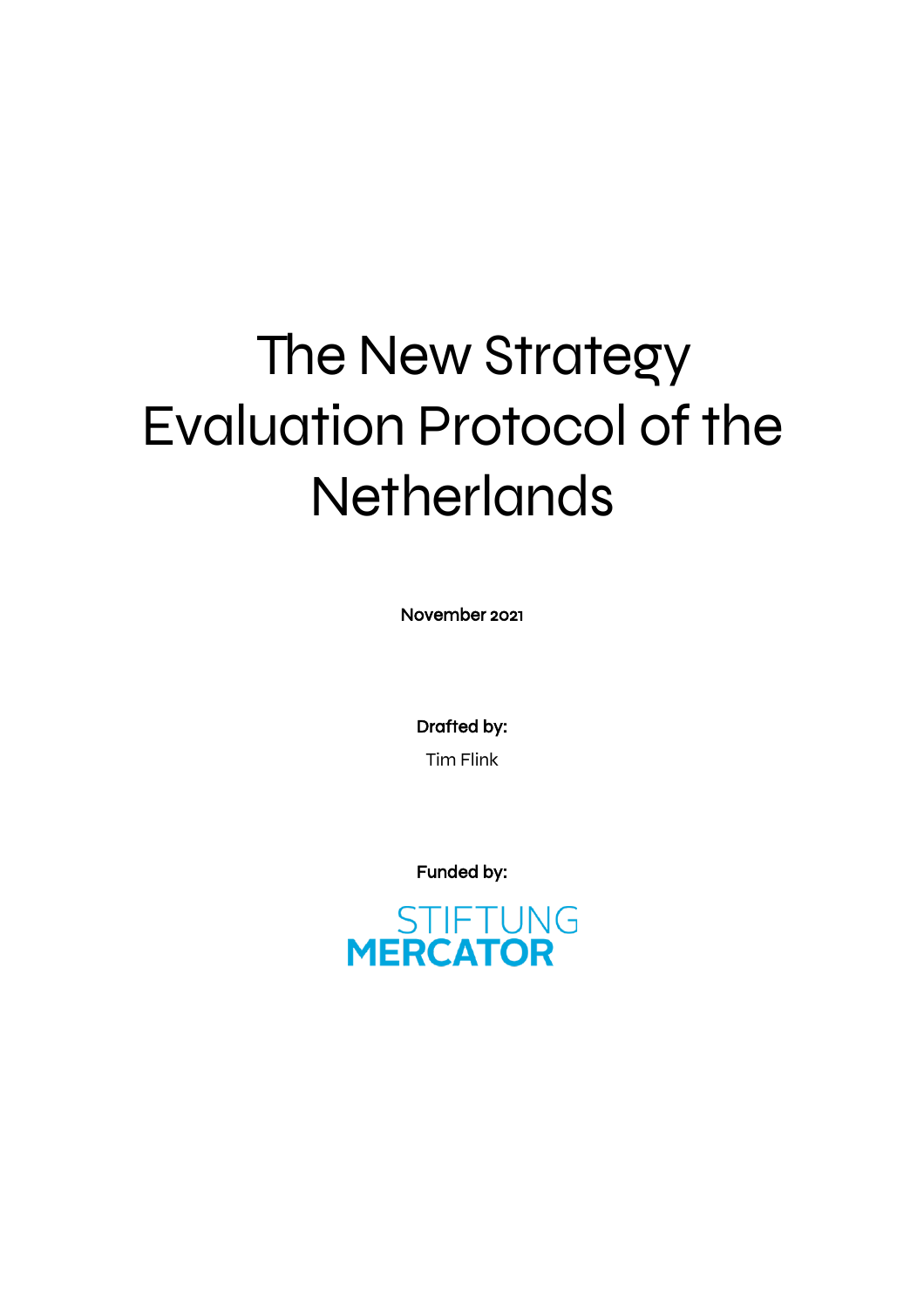This case study may be copied and distributed for non-commercial purposes only. Appropriate credit must be given.

Contact: rmzsocim@hu-berlin.de

If you want to reference this small case study, please cite as:

Flink, Tim. 2021. The New Strategy Evaluation Protocol of the Netherlands. Berlin.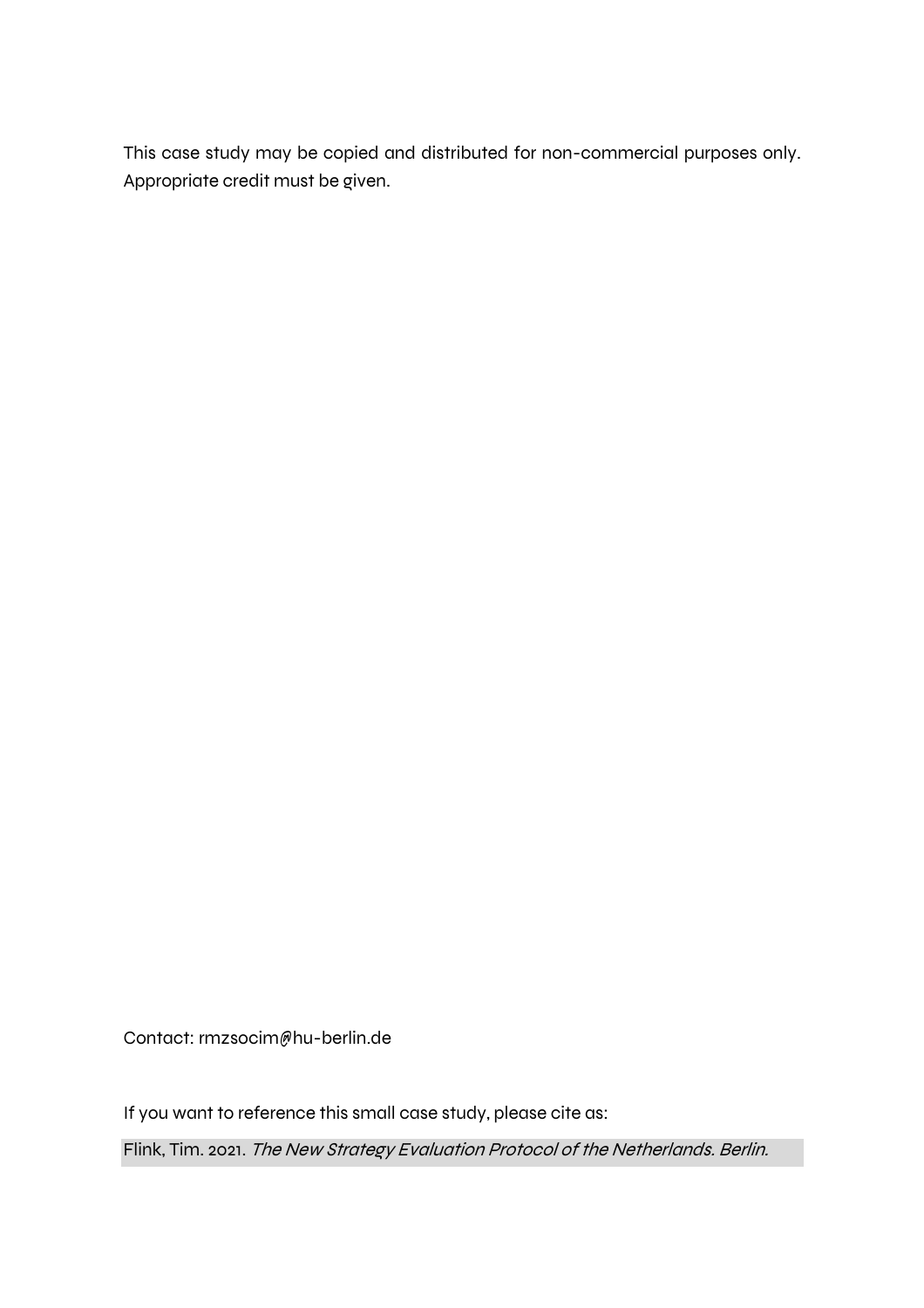### 1 Introduction

The Netherlands are well known for a strong and diversified innovation system. It draws its strengths from an inclusive two-tier education system (for vocational training or higher education), from proportionally large direct funds for universities and non-university research institutes, and from the cultivation of an internationally open and agile work culture. While spending on research and development only amounts to 2,2 % of its GDP<sup>1</sup>, Dutch universities and institutes continue to score comparably well in research. Moreover, knowledge transfer activities are placed high on the pedestal, not least because universities and research institutes are regarded key responsive actors for national but ever more so for regional innovations.

As early as of the 1980s, the academic performance in research, teaching and knowledge transfer gets systematically assessed and improved. Thereby, the Dutch institutions and academic staff have not only continued to develop an intelligent evaluation system but also an attitude that can, at best, be described as realistic and care-taking. The responsible institutions are the Association of Universities in the Netherlands (VSNU), the Royal Netherlands Academy of Arts and Sciences (KNAW) and the Dutch Research Council (NWO) that can be called the owners of academic practice.

In international comparison, the Netherlands can be described as a forerunner of systematic academic evaluations. Among other factors, this is also due to the fact that the social studies of science, science policy and innovation studies are acknowledged by academia and research policymaking as integral to the innovation system's development, while the respective scholarly community is well-known internationally for

<sup>&</sup>lt;sup>1</sup> The Netherlands rank on place eight of all EU countries (in the year 2019) and still below the OECD average of 2.5%. The spending rate has only slightly grown over the last ten years.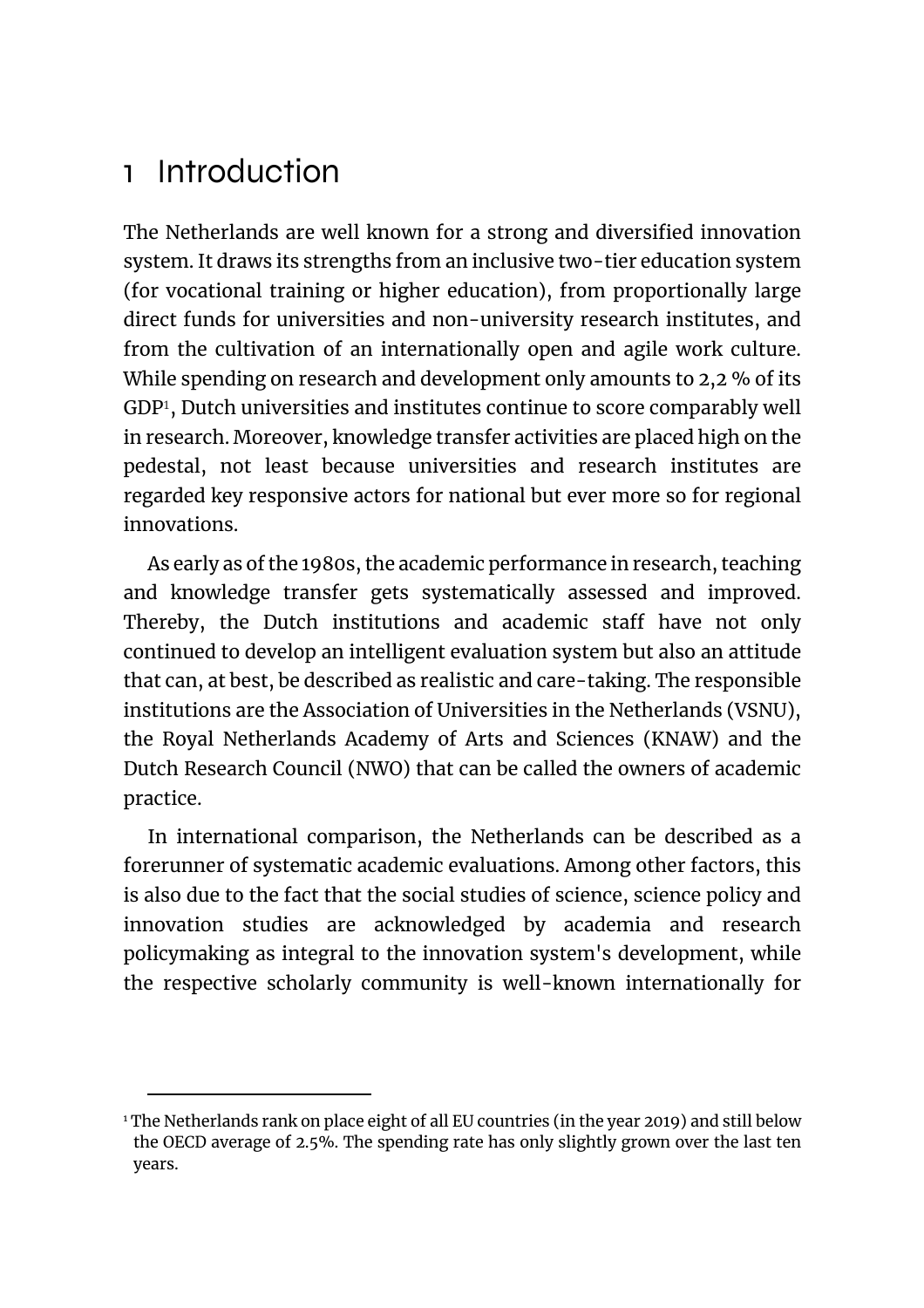both it's theoretical, conceptual and empirical contributions, as well as for training generations of scholars and practitioners of STI policy. 2

In this regard, the current discourse about the societal impact of academic research is nothing new to the Dutch academic system but has in fact accompanied strategic questions of the Dutch academic landscape for many years, whilst being undergirded by concepts that have different names. In its recent forming, societal impact has been taken up as an integral part of the New Strategy Evaluation Protocol.

## 2 Societal impact and the Dutch Evaluation Protocols

The organisation and performance of academic institutions in the Netherlands get evaluated all six years. The goals and principles for these evaluations are laid out in the so called 'evaluation protocols', with the first being implemented in 1994. The protocols, now implemented for the sixth time, are continuously developed by KNAW, VSNU, NWO in cooperation with those that are being evaluated. While the first evaluation protocols mainly focused on research performance, their institutional contexts and, most importantly, further prospects, the Standard Evaluation Protocol (2009-2015) explicitly integrated demands on how to better take care of societal concerns, following its extensive evaluation and reconfiguration in 2013.<sup>3</sup> This requirement was implemented in the New

<sup>&</sup>lt;sup>2</sup> Institutions, such as the Centre for Science and Technology Studies (CWTS) in Leiden, the Rathenau Instituut, the Copernicus Institute of Sustainable Development, the Section of Science, Technology, and Policy Studies (STePS) or the Center for Higher Education Studies (CHEPS) at the University of Twente have veritably shaped studies and policies of science, technology, innovation and evaluation over the past decades.

<sup>&</sup>lt;sup>3</sup> One should note that societal relevance had already been a criterion in the evaluation protocol from 2003-2009, next to the quality, productivity, vitality and feasibility of research units; see https://www.knaw.nl/nl/actueel/publicaties/standard-evaluationprotocol-2015-2021 (last accessed 01.02.2022).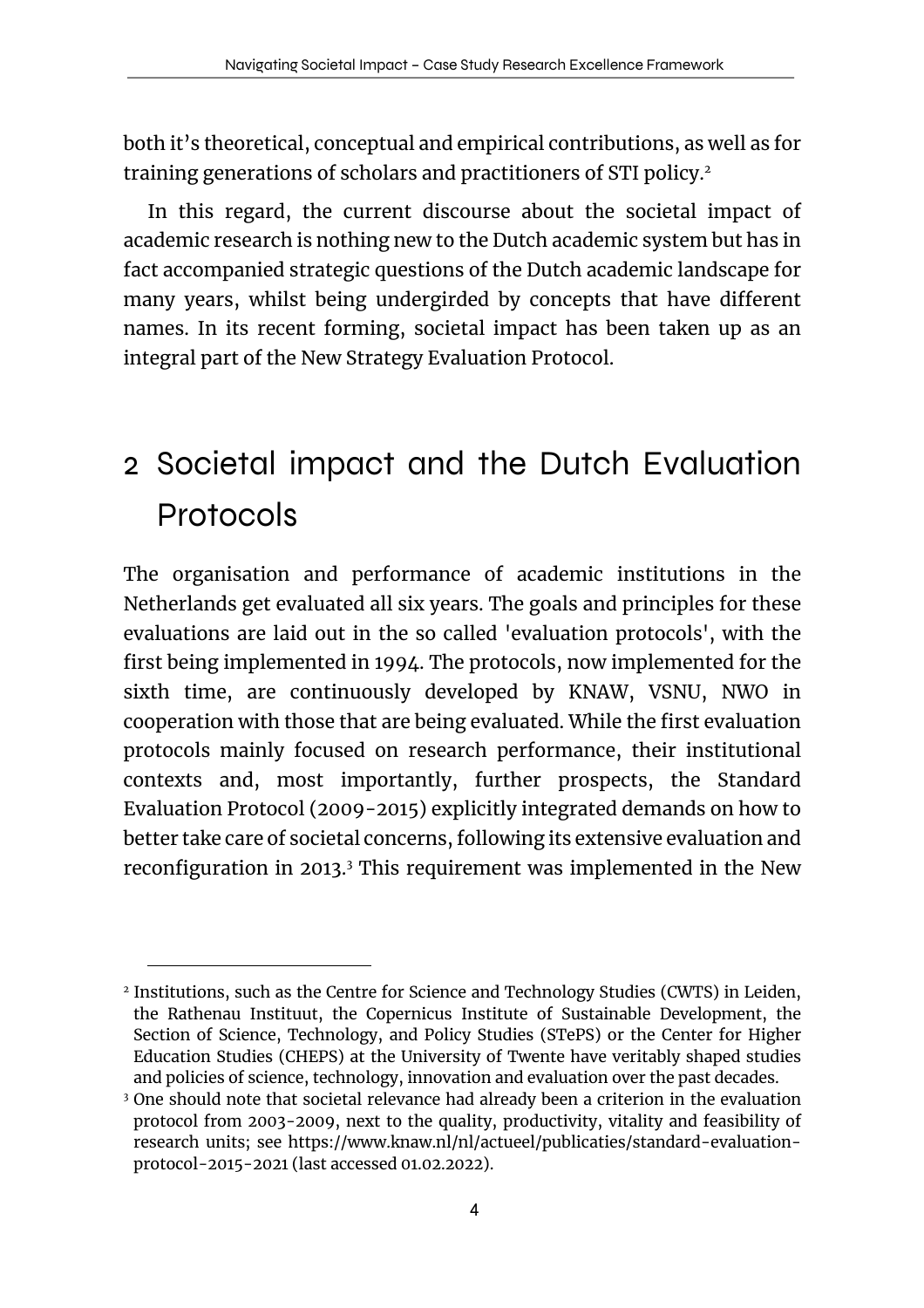Strategy Evaluation Protocol, which was announced by the three institutions in March 2020 to being launched for the period of 2021-2027.

The concepts laid out in the evaluation protocols have important consequences for the interactive evaluation process. For example, the Standard Evaluation Protocol placed emphasis on research integrity and diversity, while the new Strategy Evaluation Protocol requires research groups to position themselves to the topics of openness of the science system (in terms of its responsiveness to societal concerns, and engagement with all members of society). In addition, the new SEP requires research groups to show how they foster an inclusive academic culture that offers sufficient social safety and that fosters the career development of its members, in particular young researchers.4 These topical additions or changes have seized greater importance for both evaluators and those being evaluated, not least because the evaluations of Dutch academic institutions follow a *formative* evaluative approach that set evaluators and evaluees into direct<sup>5</sup> interaction and emphasises joint learning. Thus, all involved parties have to be concrete in answering or evaluating these requirements.

#### 2.1 How evaluations should work under the protocols

An SEP-based evaluation in its most recent forms follows a sequence of 27 steps, laid out by the protocol.<sup>6</sup> Here is the most simplified summary of the protocol's outline of evaluation steps: after having defined the terms of

<sup>4</sup> That these and no other issues have made inroads into the SEP, is due to a policy discussion process that is organised in a working group between experts and organisation owners (i.e. their policy officers) who are responsive to the current science, technology and innovation policy discourses. In international comparison, the Netherlands do not deviate from what is discussed in current science, technology and innovation policy discourses of other countries and the European Union.

<sup>5</sup> See Gülker, S.; Simon, D.; Torka, M. (2012): Evaluation as Science Consultancy? In Quaderni: L'evaluation de recherche 77, pp. 41-54.

<sup>6</sup> The procedure in detail can be found in the New Strategy Evaluation Protocol on p.12- 14;

https://www.universiteitenvannederland.nl/files/documenten/Domeinen/Onderzoek/ SEP\_2021-2027.pdf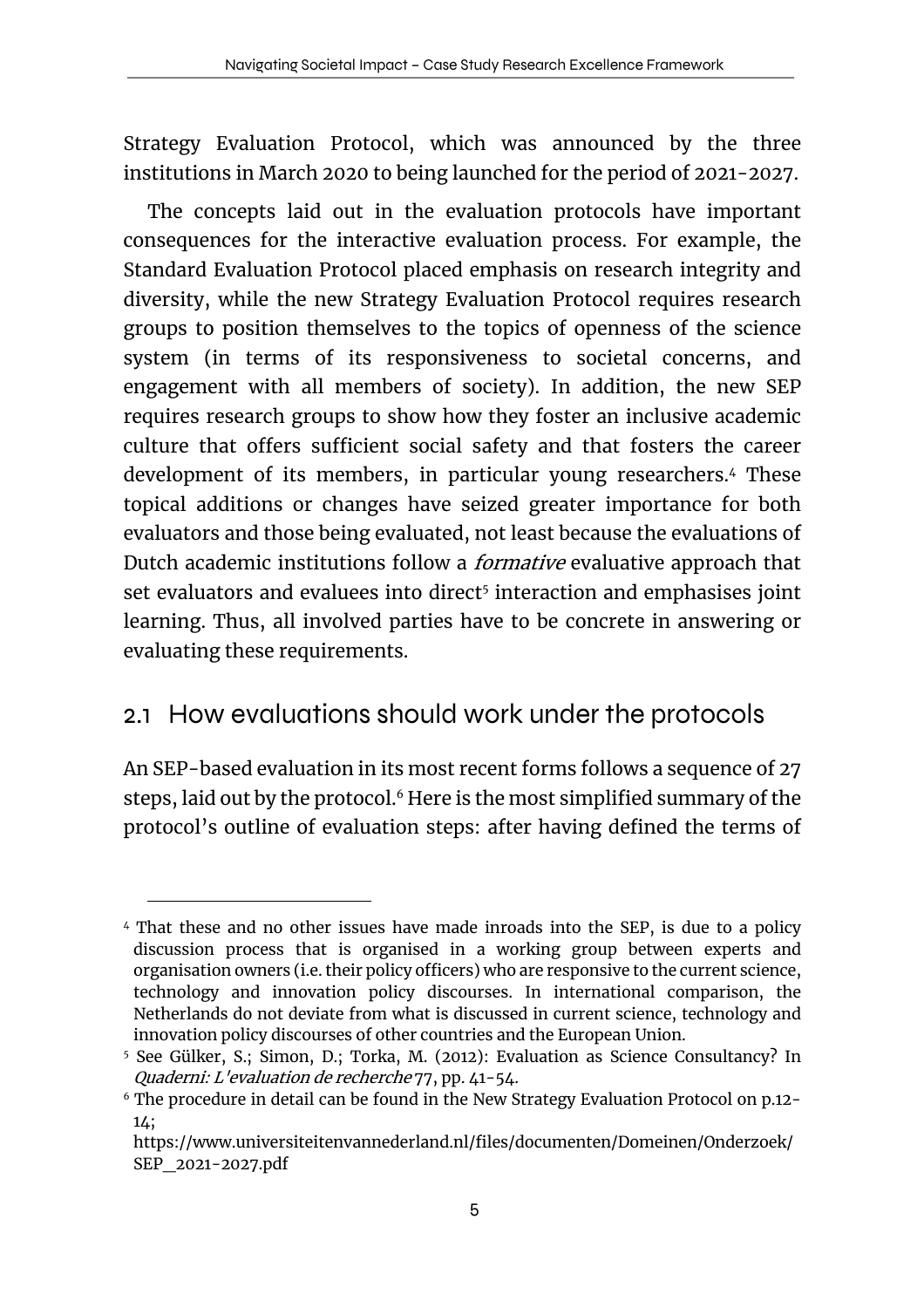reference7, research groups (the so called research units) in their respective research institutions are invited to prepare for being evaluated according to their own research strategy. The research units should position themselves in their strategy along the following three categories: a) their research quality, b) their societal relevance and c) their research environment. According to interviewed experts, one cannot emphasize enough that the idea of the SEP, especially the new one, is to engage with research units in a joint learning exercise. In preparation for an evaluation, a research unit drafts a self-assessment report (roughly 20 pages) in which it positions itself to the aforementioned criteria. With regard to the specificities of disciplines and local environments, it is the research units themselves who determine what they hold relevant. In the Standard Evaluation Protocol, these reports already consisted of a narrative description of what a research unit had been and will be working on. Further to the three criteria, research units could position themselves to e.g. disciplinary specificities or add further criteria they could not find in an ever-growing addendum.

The New Strategy Evaluation Protocol differs from the former Standard Evaluation Protocol in that quantitative assessment criteria should not play a role anymore. Most notably, the *evaluation committee<sup>s</sup>* that is assessing the research group is supposed not to resort to these criteria when forming their judgement.<sup>9</sup>

After having assessed the evaluation report, the evaluation committee and the research unit prepare for what is called a *site visit*. Committee members visit the groups, listen to the presentation of their research and impact strategy and engage in discussions about the group's merits and plans. On the basis of both the evaluation report and the site visit that is

<sup>7</sup> This includes defining research units (e.g. consisting of a minimum of ten tenured academics with 100% FTE, working consistently together for a minimum of three years etc.), impartial and diverse assessment committees, the time frame and cut-off dates for the formative evaluation etc.

<sup>&</sup>lt;sup>8</sup> Assessment committees are appointed by the SEP board and comprise of independent academic peers (and sometimes non-academic experts).

<sup>9</sup> VSNU, KNAW and NWO have subscribed to the San Francisco declaration Of Research Assessment (DORA) guidelines that rejects the use of journal-based measures, such as journal impact factors, the h-index and i-10-index; see https://sfdora.org.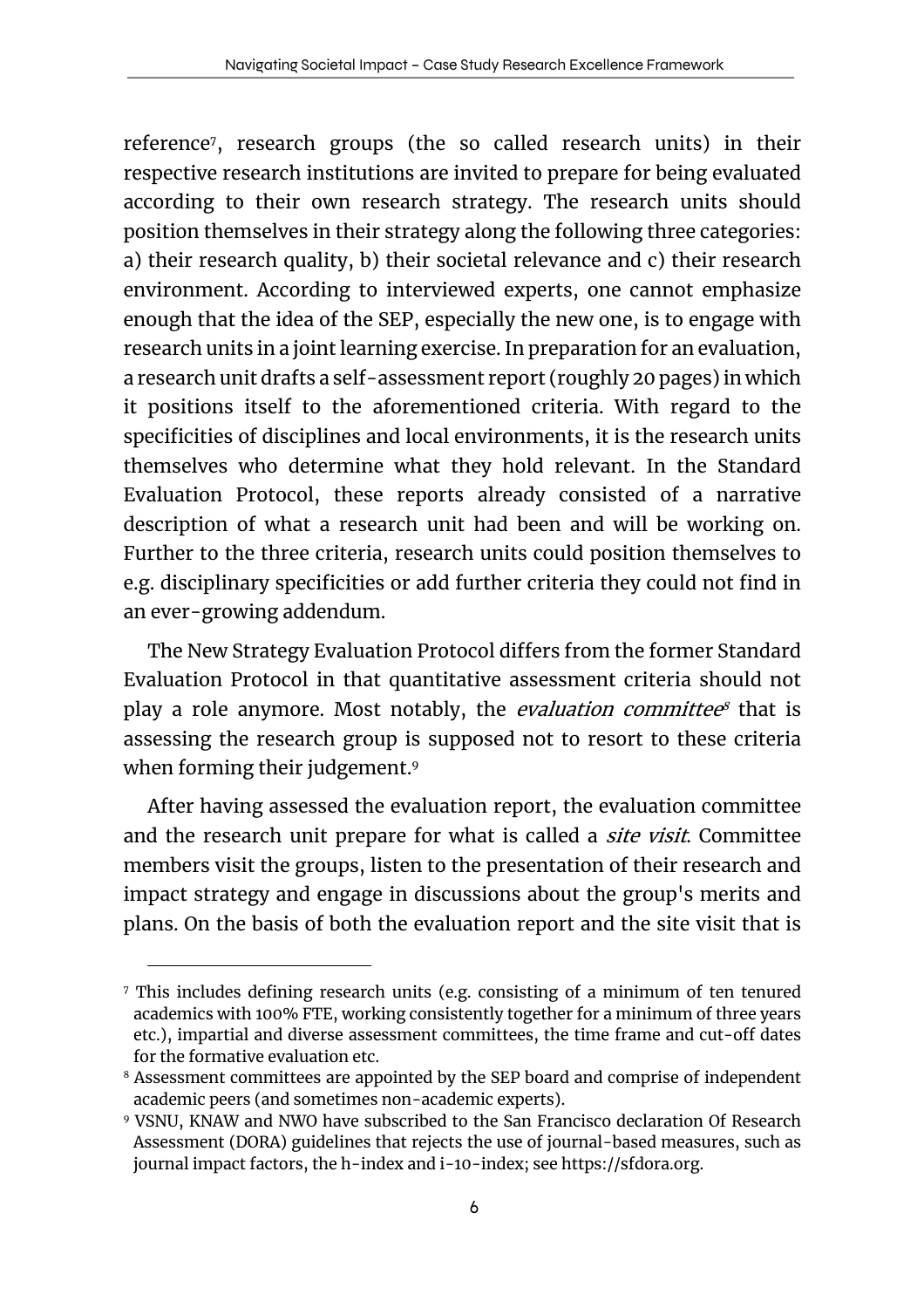protocolled, the committee judges the research group's standing and strategic planning. This judgement takes the form of an assessment report which is sent to SEP board. Finally, the board publishes a summarized report including its case studies and further documents that are made publically available to show societal accountability.

#### 2.2 Societal impact and the SEP

Societal impact has been integrated into the SEP for many years. But there is a qualitative shift in how societal impact gets accredited and honed as part of a continuing process of reflection. There is much less of an emphasis on research excellence which was still central in the Standard Evaluation Protocol. Rather, the new SEP places more weight to the question how research units can develop a strategy that positions the group in its research and social environment. As interviewed experts emphasised numerous times, the central question is not anymore whether a research unit is performing comparably well or not. The question is what strategic goals it defines for itself, whether these goals make sense, and if they are feasible for a group.

The question of what strategic goals make sense, again, was discussed over a series of meetings among the committee and board members as well as the so called *users* of the protocol, i.e. university management staff from the central level and the departments, evaluation experts, the program owner's chairs and policy officers as well as selected research group members. While societal relevance is placed high on the pedestal of the new SEP, interestingly enough only very few societal actors and no ministerial staff took part in this strategic reconfiguration toward the new SEP. Thereby, societal relevance of academic activities has always played an integral part in strategic thinking, and Dutch universities are acknowledged for playing a strong role in their local environments.

The slightly stronger emphasis on societal relevance in the new SEP, as interviewees have reported, has to be taken seriously, but it would also have to be seen as one side of a coin, while the other shows the "usual"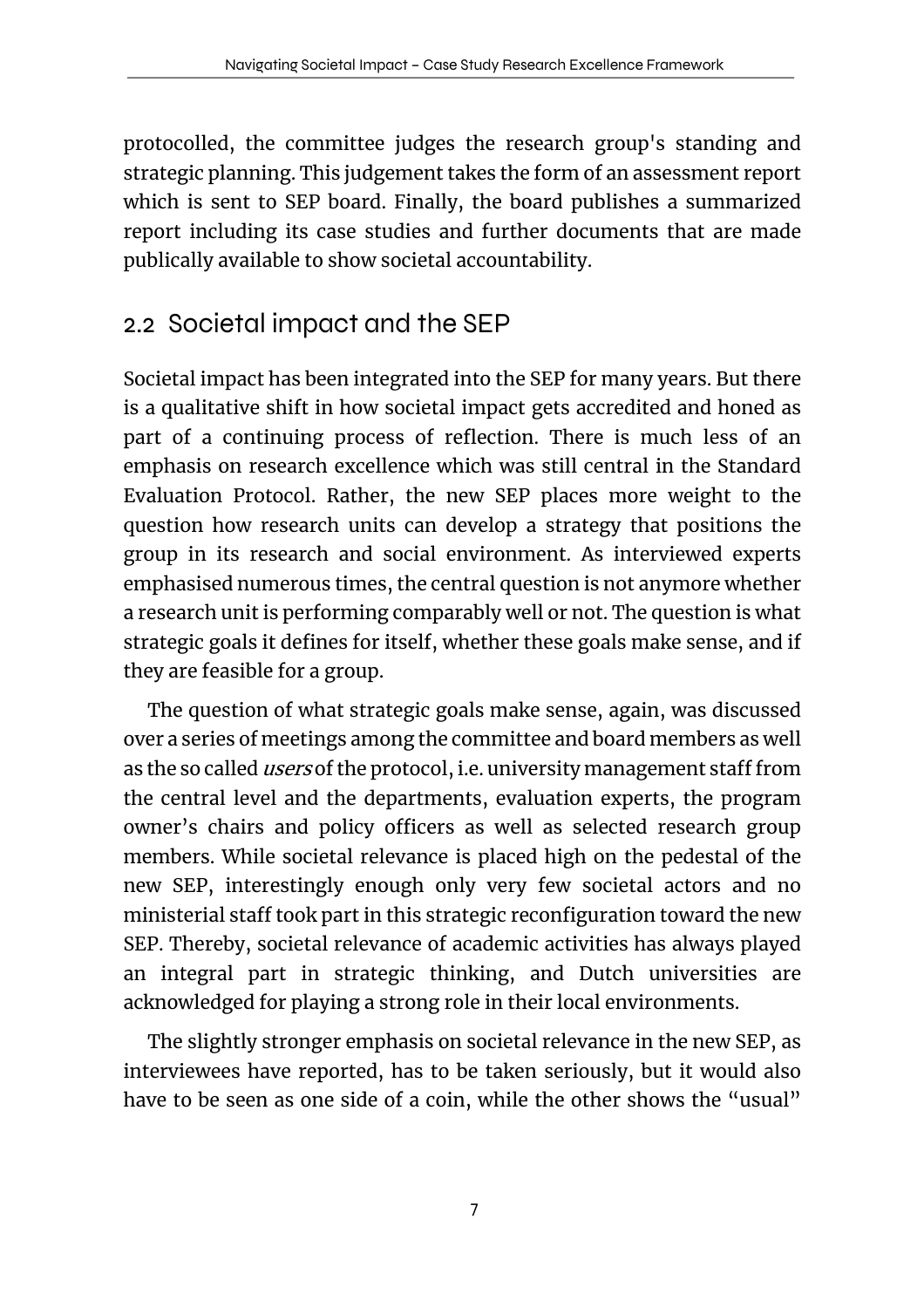performative front-stage talk and measures of public justification.10 In any case, the way of arguing in self-assessment reports of former SEP evaluations does not show a standardized approach – and neither is there a fixation to specific let alone quantifiable criteria. In some cases, research units argued that societal relevance is already achieved whenever research was done on societally relevant topics, in others cases exchange with actors outside the hallways of academia was deemed sufficient to showcase societal relevance. And in yet other cases, non-scientific outlet of research (e.g. public media appearance) was highlighted as a way of showing societal relevance.<sup>11</sup>

#### 2.3 Conclusion

Despite their continuous mending, the SEP-based evaluations are widely accepted in the Netherlands and highly valued internationally. As an interviewed expert made it very clear, if some might see these formative evaluations as a nuisance, this would rather count as big-time whinging than complaints for serious reason. After all SEP-based evaluations represent a rather soft governance tool, whose aim is to help research groups develop a strategy and to get its members reflect about their role in their academic and societal environments. In this regard, the SEP-based evaluations greatly differ from e.g. strong evaluation regimes, such as in the UK, where evaluations assess performance and distribute money based on these results thereafter. Secondly, the evaluations – and especially the new one – are forward-looking tools, despite elements of ex post assessment. Secondly, they are bottom-up oriented, i.e. they are fully oriented toward how research unit draft their strategy in a narrative form. After the last SEP was ameliorated as regards a consolidation of hitherto

 $10$  See for example the website https://recognitionrewards.nl/ that has been set up by NWO, the Dutch Federation of University Medical Centres (NFU) and VSNU to show societal impact, inter alia via catchy stories, competitions and festivals.

<sup>&</sup>lt;sup>11</sup> For example, see de Jong, S.; Smits, J. and van Drooge, L. (2016) 'Scientists' response to societal impact policies: A policy paradox', in *Science and Public Policy* 43(1), 102-114. https://doi.org/10.1093/scipol/scv023